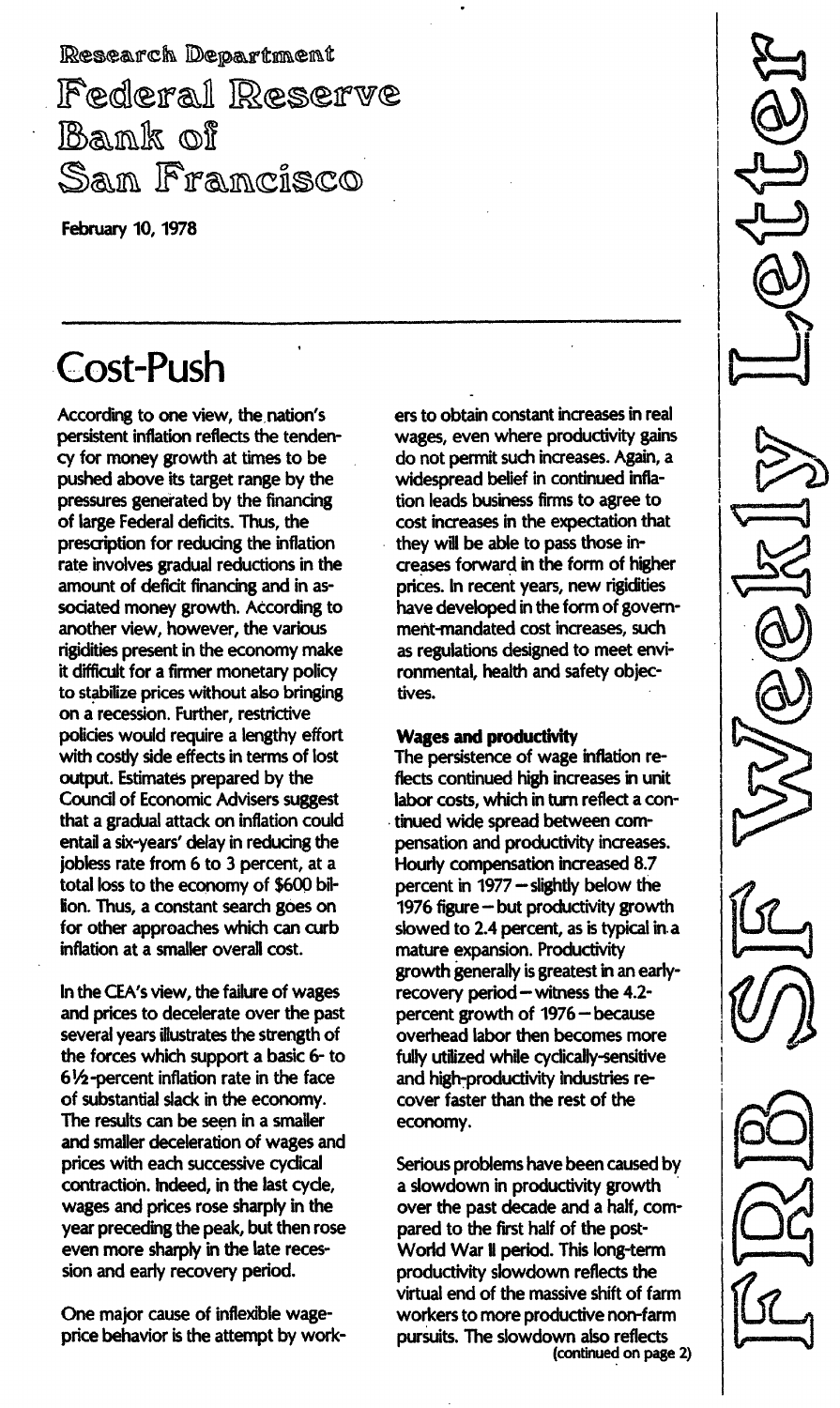Research Department

# Federal Reserve Bank of San Francisco

Opinions expressed in this newsletter do not necessarily reflect the views of the management of the Federal Reserve Bank of San Francisco, nor of the Board of Governors of the Federal Reserve System.

the gradual adjustment of the economy to higher energy prices, as more costly resources are substituted for previously cheap energy inputs. A slower relative growth in the nation's capital stock is an important factor, as is also (to a lesser extent) the rise in the proportion of inexperienced women and younger workers in the economy. Environmental regulations are also important, as seen in increased limitations on choices of raw materials and plant sites, delays in construction, and constraints on production processes. Increases in sales and payroll taxes are an extra cost consideration, as is also the continued rise in minimum wages.

Cost and price pressures should intensify as the labor force becomes more fully employed. The unemployment rate, although declining sharply in recent months to 6.3 percent in January 1978, is still considered to reflect a substantial amount of slack in the economy. However, that rate would be close to 5 percent if today's labor force had the same demographic make-up as the labor force of two decades ago. Stronger labor-market pressures are also indicated by the sharp rise in the index of help-wanted advertising, and by the rise in total employment to a record 58 percent of the total population.

#### **CPI** influence

Negotiated wage increases ,are heavily influenced by movements in the consumer-price index, which affects both the size of cost-of-living allowances and other elements in the wage package. The rate of increase in consumer prices moderated over the 1975-76 period, but then worsened again in 1977. These fluctuations were related principally to erratic variations in food and energy prices. But prices of other categories, which account for twothirds of the total market basket, rose at almost the same  $6$  to  $6\frac{1}{2}$ -percent rate in each year of this recovery period.

The rise in food prices is likely to be considerably smaller in 1978 than in 1977, because of improved supplies of grain, pork, fruits and vegetablesbut not beef. Also, with OPEC prices. stabilized, consumers' energy prices should continue to reflect the gradual adjustment of domestic prices to world levels. But other cost and price pressures are evident - from the decline in the value of the dollar, from the projected first stage of the crude-oil equalization tax, and from several government actions (e.g., a \$6-billion rise in employer payroll taxes and a 15 percent rise in the minimum wage).

### Wages, fringes, taxes

Employer costs have increased not only because of steady increases in wages and salaries, but also because of even-sharper increases in wage supplements - largely employer contributions for social insurance and private pension funds. These fringe benefits increased from less than 8 percent of the total wage package in 1960 to 17 percent of the total in 1977.Their magnitude will rise substantially in the next several years because of sharp in-

2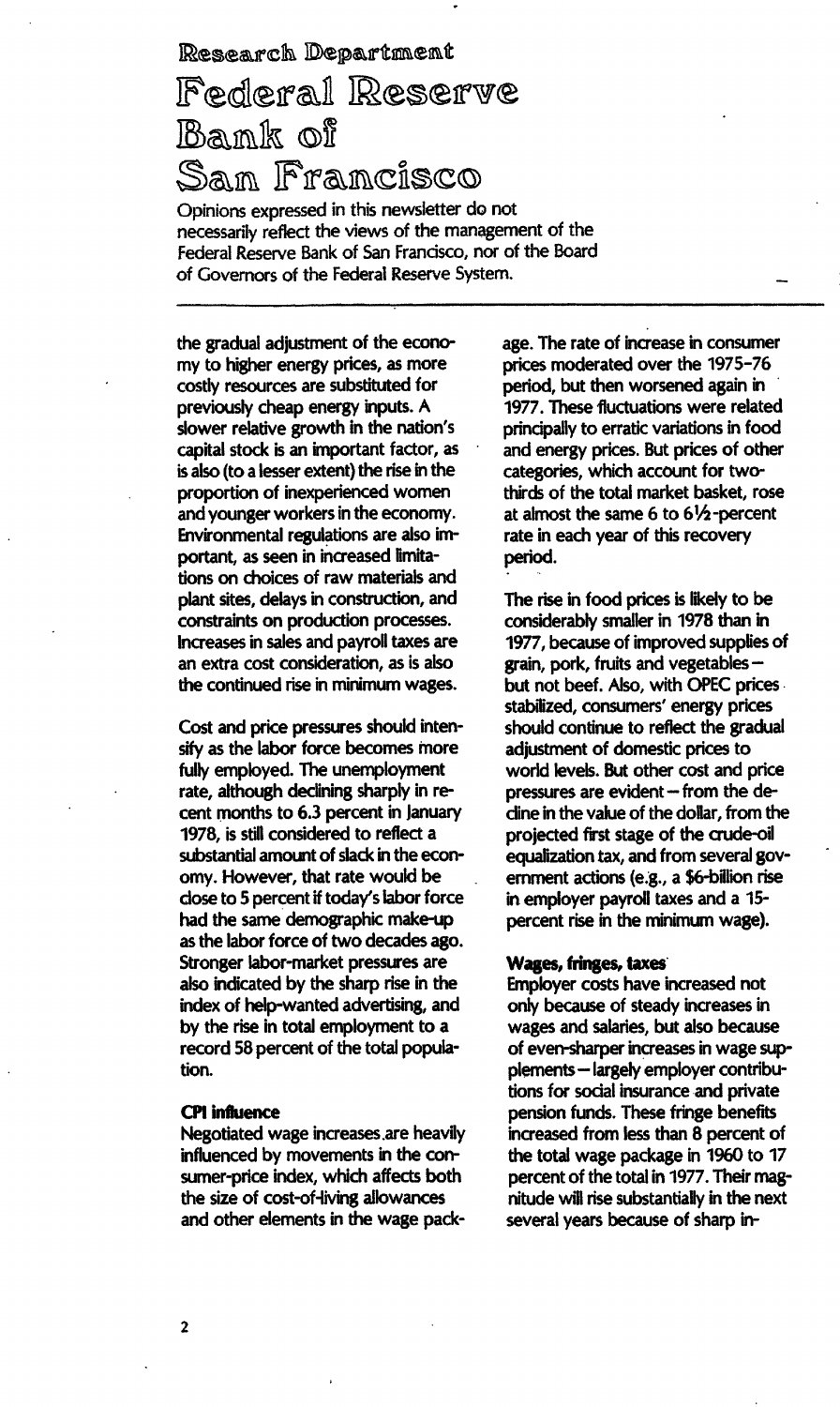

creases in social-security taxes. Total (employer plus employee) contributions to social insurance funds will rise 50 percent between fiscal 1976 and fiscal 1979, to \$151 billion.

In reviewing a number of proposals for reducing cost pressures through reductions in taxes  $-e.g.,$  state sales taxes and Federal unemploymentinsurance and social-security taxesthe CEA has found that reductions in one area will only mean higher taxes in other areas. As a better means of controlling cost-push factors, it has suggested a set of guidelines (left unquantified) which employer and employee groups would voluntarily follow in their future wage and price decisions. Otherwise, it sees little hope of bringing about the necessary deceleration in the wage-price spiral.

#### Investment and profits

The inflation problem could worsen if insufficient capacity is available when the economy approaches full utilization of resources. Thus, increased investment is a necessity, but this might be difficult to achieve if corporate profits are inadequate to the purpose. However, the adequacy of profits is difficult to measure because of inflation itself  $-$  and the tendency of many people to ignore the necessary costs of replacing inventories and capital goods at today's prices. Whereas total pre-tax profits equalled roughly \$172 billion in 1977, adjusted profits amounted to only about \$140 billion, after taking account of this inflation impact on the value of inventories,

plant and equipment. Inflation thus boosted the effective tax rate, because taxes were levied on total profits before those adjustments.

for this and other reasons, business fixed investment (in real terms) has grown very slowly in recent years. In the final quarter of 1977, it was still 2 percent below the level of the preceding cyclical peak, whereas it would have been 14 percent above that figure if this expansion had conformed to the pattern of earlier expansions. Equipment investment recently has been in line with historical trends, but the investment in structures has lagged considerably below trend. The appar- . ent reason is a rise in the perceived risk of investment in the 1970's, because of higher (and more variable) inflation, wider cyclical fluctuations in output, and the uncertainty resulting from higher energy, foreign-exchange and environmental costs.

A stable financia! environment and investment-enhancing tax measures apparently are needed to stimulate growth in the nation's capital stock. To accomplish the latter purpose, the Administration has proposed a reduction in the corporate tax rate and a liberalization of the investment-tax credit, especially the extension of that credit to structures. But to accomplish the former purpose, a continued attack on inflation through traditional monetary and fiscal measures also seems neces $sary - since$ , in the long run, inflation is primarily a monetary phenomenon.

William Burke